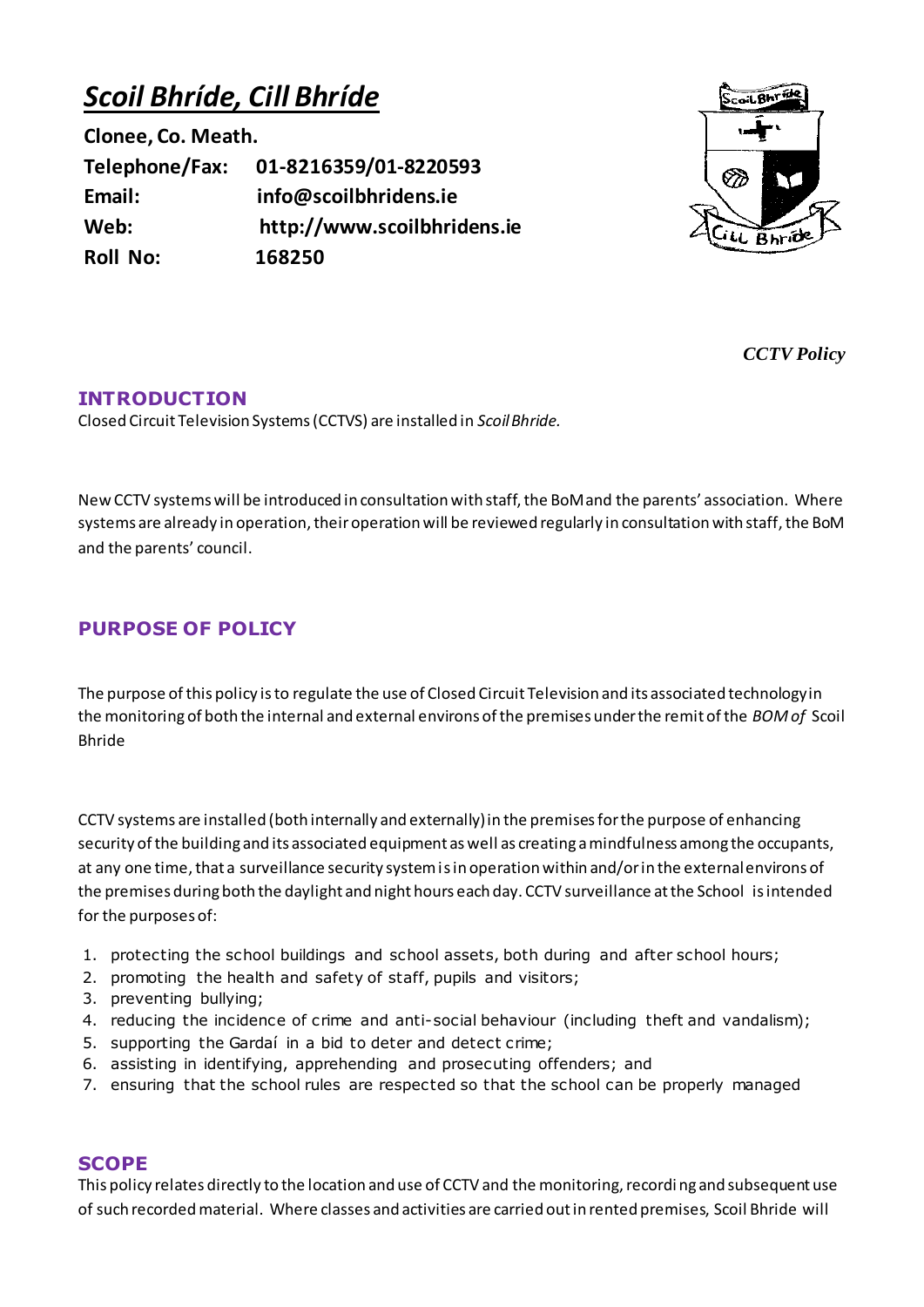ensure that CCTV systems, where installed, are operated only in a way that is compatible with the provisions of this policy.

## **GENERAL PRINCIPLES**

The *BOM of Scoil Bhride* as the corporate body has a statutory responsibility for the protection of its property, equipment and other plant as well providing a sense of security to its employees, students and invitees to its premises. The *BOM of Scoil Bhride* owes a duty of care under the provisions of Safety, Health and Welfare at Work Act 2005 and associated legislation and utilises CCTV systems and their associated monitoring and recording equipment as an added mode of security and surveillance for the purpose of enhancing the quality of life of the school community by integrating the best practices governing the public and private surveillance of its premises

The use of the CCTV system will be conducted in a professional, ethical and legal manner and any diversion of the use of CCTV security technologies for other purposes is prohibited by this policy e.g. CCTV will not be used for monitoring employee performance

Information obtained through the CCTV system may only be released when authorised by the Principal, following consultation with the Chairperson of the BoM. Any requests for CCTV recordings/images from An Garda Síochána will be fully recorded and legal advice from the data protection commissioner/legal advice will be sought if any such request is made. (See "Access" below)

CCTV monitoring of public areas for security purposes will be conducted in a manner consistent with all existing policies adopted by the school, including the provisions set down in equality and other educational and related legislation

This policy prohibits monitoring based on the characteristics and classifications contained in equality and other related legislation e.g. race, gender, sexual orientation, national origin, disability, etc.

Video monitoring of public areas for security purposes within school premises is limited to uses that do not violate the individual's reasonable expectation to privacy

Information obtained in violation of this policy may not be used in a disciplinary proceeding against an employee of the school or a student attending one of its schools/centres

All CCTV systems and associated equipment will be required to be compliant with this policy following its adoption by the *BOM of Scoil Bhride.* Recognisable images captured by CCTV systems ar[e personal data.](http://www.dataprotection.ie/viewdoc.asp?m=m&fn=/documents/guidance/310604.htm) They are therefore subject to the provisions of th[e Data Protection Acts](http://www.dataprotection.ie/viewdoc.asp?DocID=796&ad=1) 1988 **to 2018.**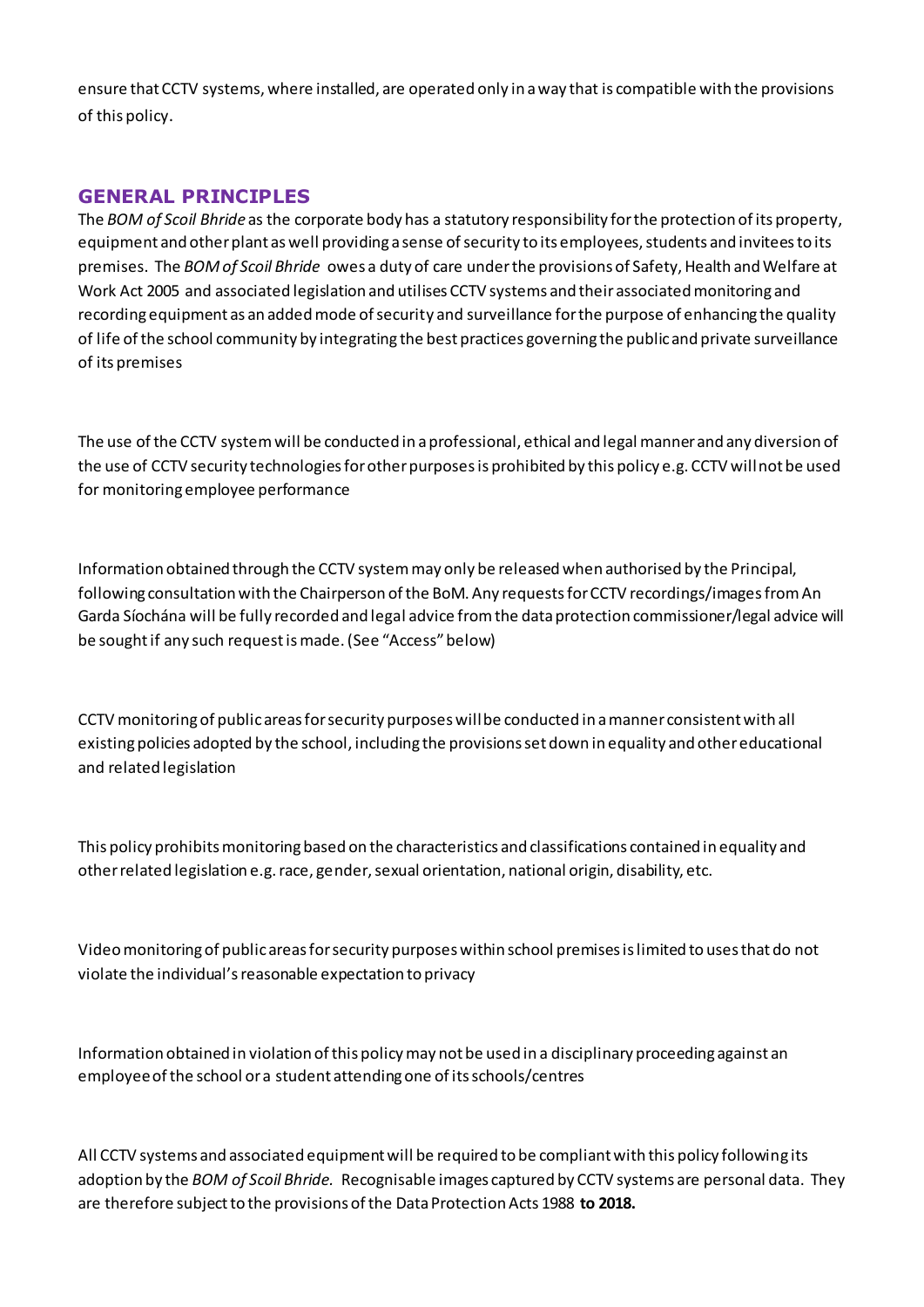## **JUSTIFICATION FOR USE OF CCTV**

Data Protection legislation requires that data is "adequate, relevant and not excessive" for the purpose for which it is collected. This means that the *BOM of* Scoil Bhride needs to be able to justify the obtaining and use of personal data by means of a CCTV system. The use of CCTV to control the perimeter of the school buildings for security purposes has been deemed to be justified by the BoM. The system is intended to capture images of intruders or of individuals damaging property or removing goods without authorisation

#### **CCTV systems will not be used to monitor normal teacher/student classroom activity in school**

## **LOCATION OF CAMERAS**

The location of cameras is a key consideration. Use of CCTV to monitor areas where individuals would have a reasonable expectation of privacy would be difficult to justify. The BOM of *Scoil Bhride* has endeavoured to select locations for the installation of CCTCV cameras which are least intrusive to protect the privacy of individuals. Cameras placed so as to record external areas are positioned in such a way as to prevent or minimise recording of passers-by or of another person's private property

CCTV Video Monitoring and Recording of Public Areas in Scoil Bhride may include the following:

Protection of school buildings and property*:* The building's perimeter, entrances and exits, lobbies and corridors, special storage areas, cashierlocations, receiving areas for goods/services

Monitoring of Access Control Systems: Monitor and record restricted access areas at entrances to buildings and other areas

Verification of Security Alarms: Intrusion alarms, exit door controls, external alarms

Video Patrol of Public Areas: Parking areas, Main entrance/exit gates, Traffic Control

Criminal Investigations (carried out by An Garda Síochána): Robbery, burglary and theft surveillance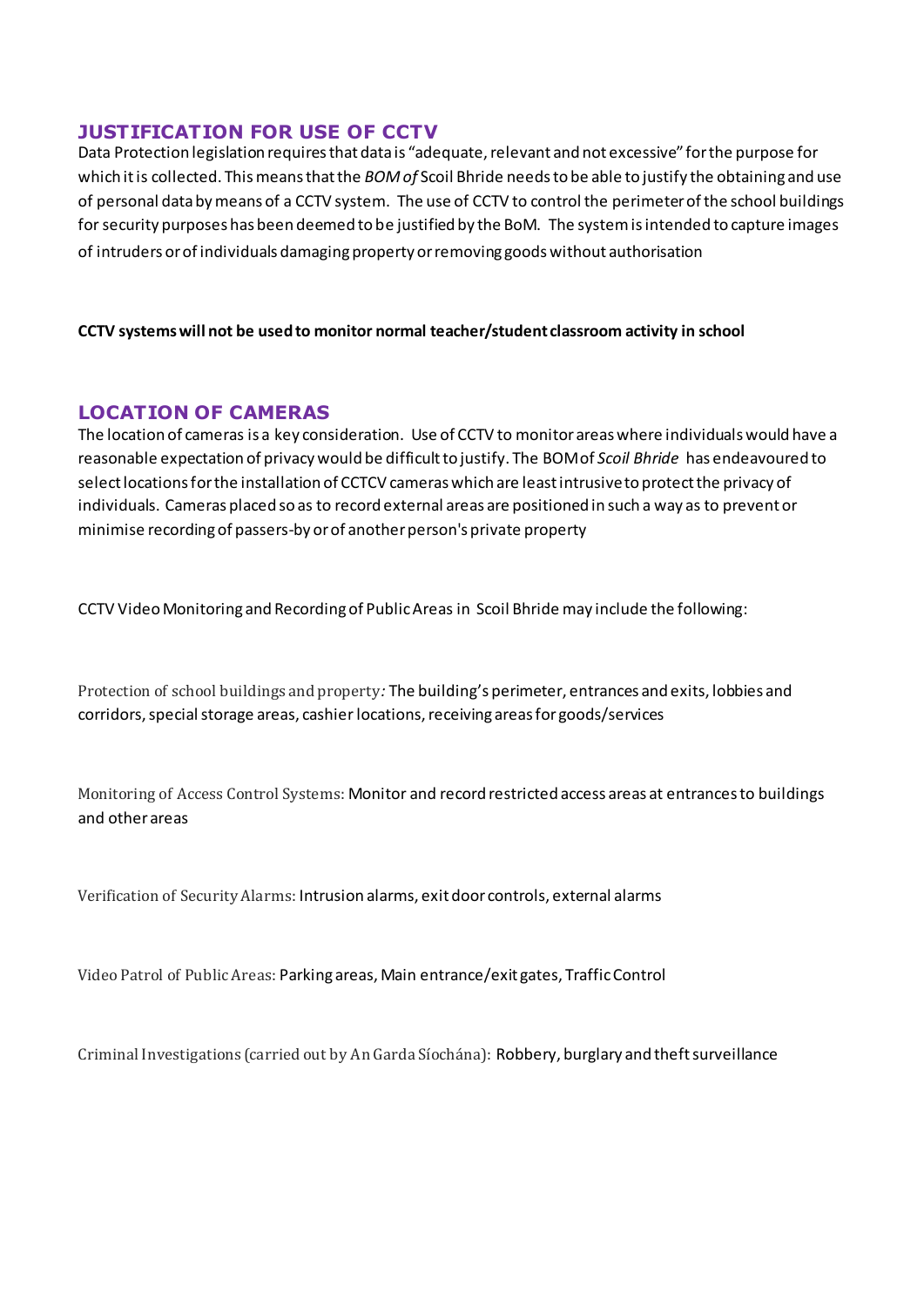## COVERT SURVEILLANCE

Scoil Bhride will not engage in covert surveillance

Where An Garda Síochána requests to carry out covert surveillance on school premises, such covert surveillance may require the consent of a judge. Accordingly, any such request made by An Garda Síochána will be requested in writing and the school will seek Data Protection Commissioner/legal advice

#### **NOTIFICATION – SIGNAGE**

The Principal will provide a copy of this CCTV Policy on request to staff, students, parents and visitors to the school. This policy describes the purpose and location of CCTV monitoring, a contact number for those wishing to discuss CCTV monitoring and guidelines for its use. The location of CCTV cameras will also be indicated to the BoM.

Adequate signage will be placed at each location in which a CCTV camera(s) is sited to indicate that CCTV is in operation. Adequate signage will also be prominently displayed at the entrance to *Scoil Bhride* property. Signage shall include the name and contact details of the data controller as well as the specific purpose(s) for which the CCTV camera is in place in each location



**WARNING**

**CCTV cameras in operation**

**Images are being monitored and recorded for the purpose of crime-prevention, the prevention of anti-social behaviour, the prevention of bullying, for the safety of our staff and students and for the protection of** *Scoil Bhride* **and its property. This system will be in operation 24 hours a day, every day. These images may be passed to An Garda Síochána.** 

**This system is controlled by the BoM of Scoil Bhride [and operated by <insert name of commercial security company where one is used>]** 

**For more information contact** *………<phone number>…………*

Appropriate locations for signage will include:

• at entrances to premises i.e. external doors, school gates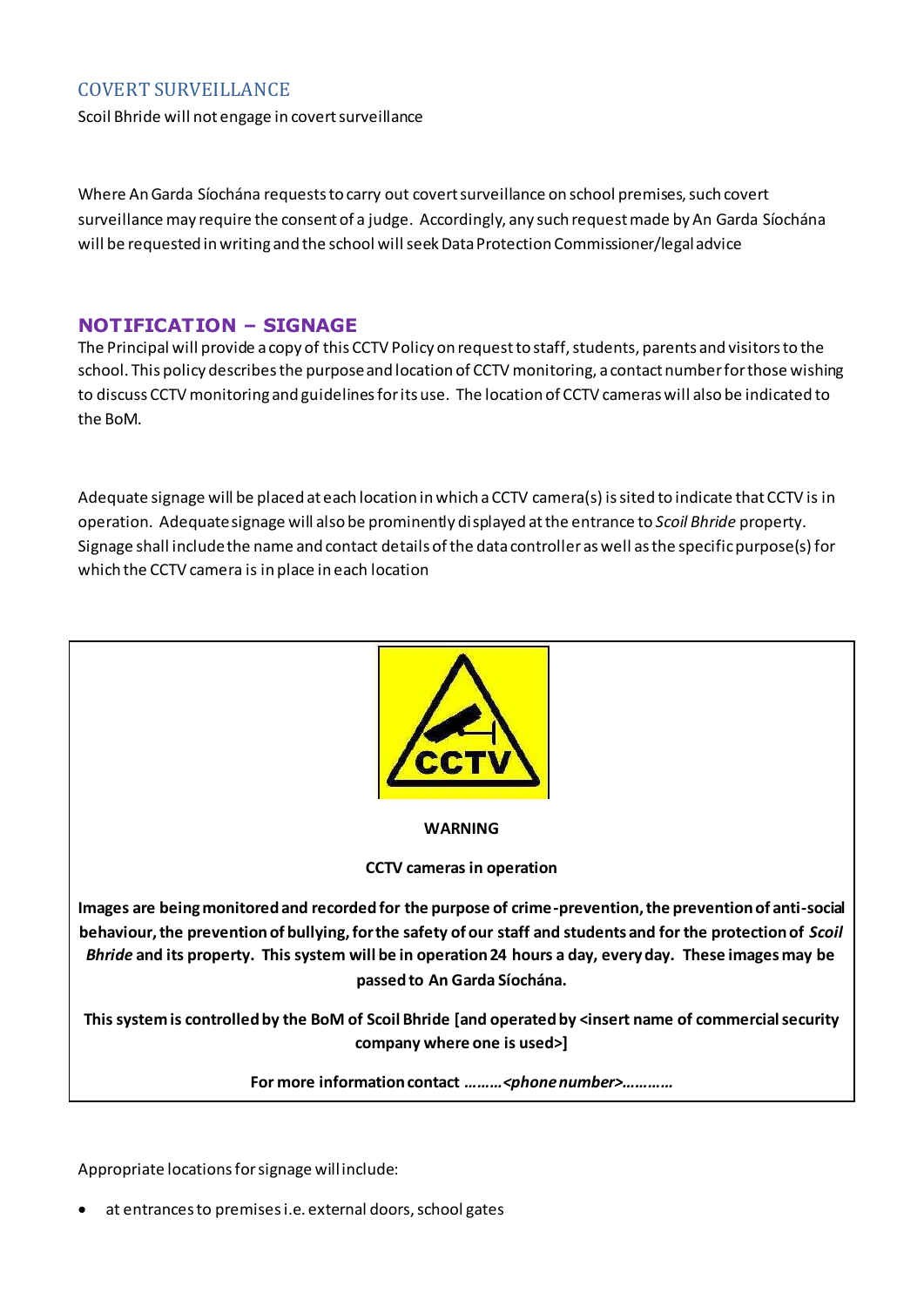- reception area
- at or close to each internal camera

## **STORAGE & RETENTION**

Data Protection legislation states that data "shall not be kept for longer than is necessary for" the purposes for which it was obtained. A data controller needs to be able to justify this retention period. For a normal CCTV security system, it would be difficult to justify retention beyond a month (28 days), except where the images identify an issue –such as a break-in or theft and those particular images/recordings are retained specifically in the context of an investigation/prosecution of that issue

**Accordingly, the images captured by the CCTV system will be retained for a maximum of 28 days, except where the image identifies an issue and is retained specifically in the context of an investigation/prosecution of that issue**

The images/recordings will be stored in a secure environment with a log of access kept. Access will be restricted to authorised personnel. Supervising the access and maintenance of the CCTV System is the responsibility of the BoM. The Principal may delegate the administration of the CCTV System to another staff member. In certain circumstances, the recordings may also be viewed by other individuals in order to achieve the objectives set out above (such individuals may include the Gardaí, the Deputy Principal, other members of the teaching staff, representatives of the Department of Education and Skills, representatives of the HSE and/or the parent of a recorded student). When CCTV recordings are being viewed, access will be limited to authorised individuals on a need-to-know basis.

## **ACCESS**

Tapes/DVDs**/**portable storage devices will be stored in a secure environment. Access will be restricted to authorised personnel. The area will be locked when not occupied by authorised personnel. A log of access to tapes/images will be maintained

Access to the CCTV system and stored images will be restricted to authorised personnel only i.e. the Principal of the school

In relevant circumstances, CCTV footage may be accessed:

1. By An Garda Síochána where *Scoil Bhride* (or its agents) are required by law to make a report regarding the commission of a suspected crime; or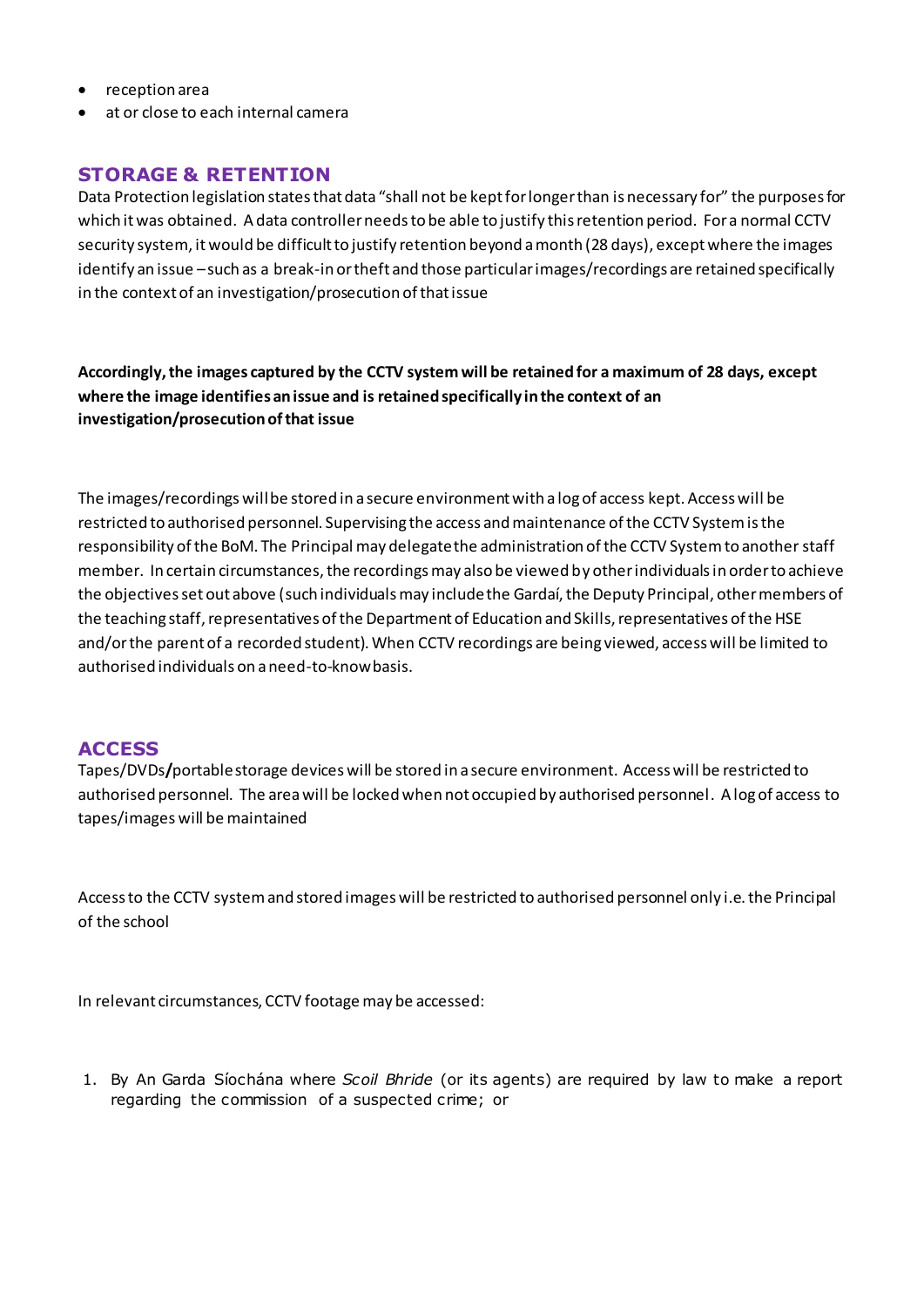- 2. Following a request by An Garda Síochána when a crime or suspected crime has taken place and/or when it is suspected that illegal/anti-social behaviour is taking place on *Scoil Bhride*  property, or
- 3. By the HSE and/or by any other statutory body charged with child safeguarding; or
- **4.** To assist the Principal in establishing facts in cases of unacceptable student behaviour, in which case the parents/guardians will be informed; or
- **5.** To data subjects (or their legal representatives), pursuant to an access request where the time, date and location of the recordings is furnished to *Scoil Bhride* or
- **6.** To individuals (or their legal representatives) subject to a court order
- 7. To the school's insurance company where the insurance company requires same in order to pursue a claim for damage done to the insured property

Requests by An Garda Síochána: Information obtained through video monitoring willonly be released when authorised by the Principal following consultation with the Chairperson of the BoM. If An Garda Síochána request CCTV images for a specific investigation, An Garda Síochána may require a warrant and accordingly any such request made by An Garda Síochána should be made in writing and the school should immediately seek legal advice.

Access requests:On written request, any person whose image has been recorded has a right to be given a copy of the information recorded which relates to them, provided always that such an image/recording exists i.e. has not been deleted and provided also that an exemption/prohibition does not apply to the release. Where the image/recording identifies another individual, those images may only be released where they can be redacted/anonymised so that the other person is not identified or identifiable. To exercise their right of access, a data subject must make an application in writing to the school Principal/CEO of the ETB. The school must respond **within 1 month.** 

Access requests can be made to the following: <Name of Principal and address>

A person should provide all the necessary information to assist *Scoil Bhride* in locating the CCTV recorded data, such as the date, time and location of the recording. If the image is of such poor quality as not to clearly identify an individual, that image may not be considered to be personal data and may not be handed over by the school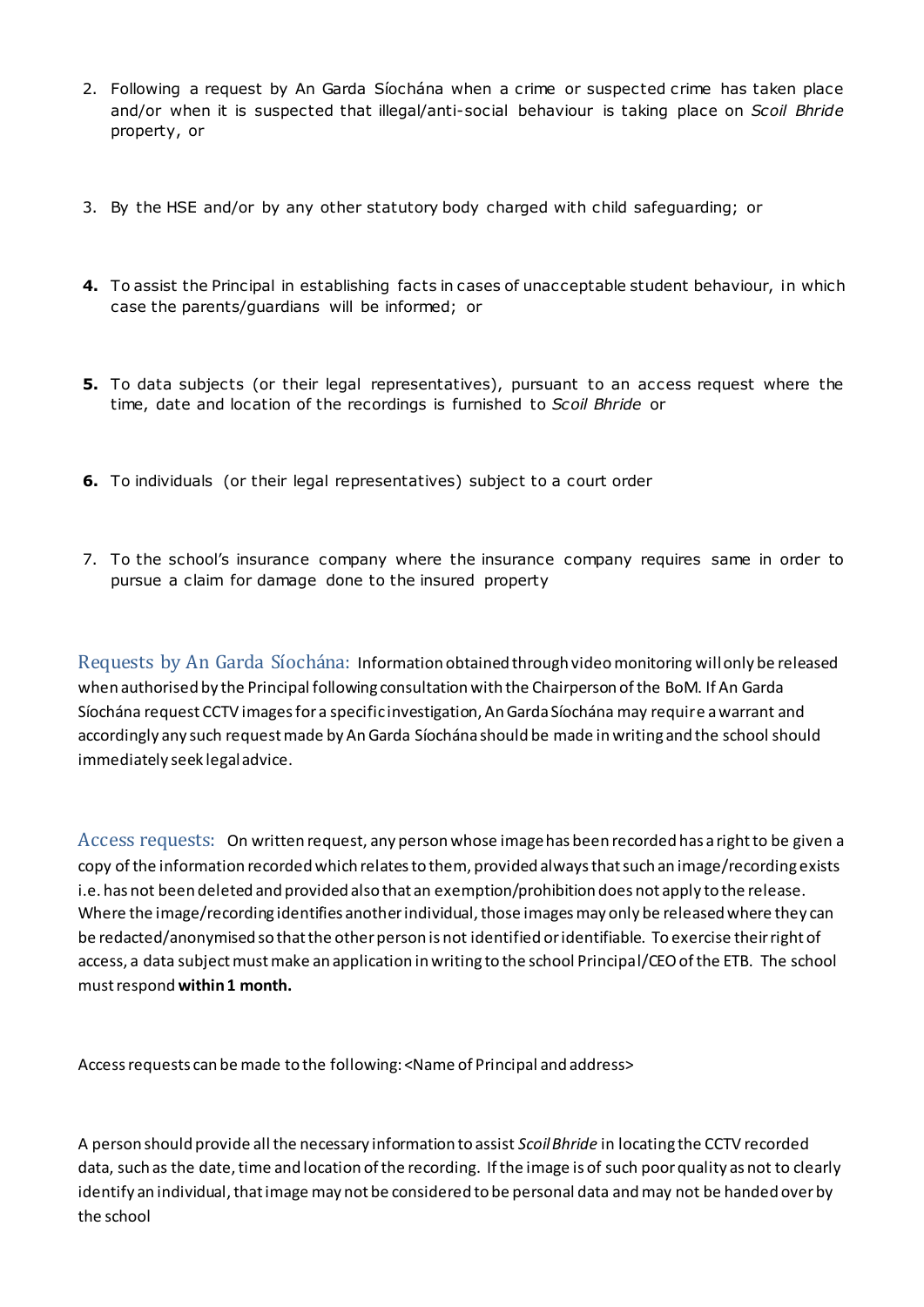In giving a person a copy of their data, the school may provide a still/series of still pictures, a tape or a disk with relevant images. However, other images of other individuals will be obscured before the data is released

#### **RESPONSIBILITIES**

The Principal will:

- 1. Ensure that the use of CCTV systems is implemented in accordance with the policy set down by the *BOM of Scoil Bhride.*
- 2. Oversee and co-ordinate the use of CCTV monitoring for safety and security purposes within *Scoil Bhride.*
- 3. Ensure that all existing CCTV monitoring systems will be evaluated for compliance with this policy
- 4. Ensure that the CCTV monitoring at *Scoil Bhride* is consistent with the highest standards and protections
- 5. Review camera locations and be responsible for the release of any information or recorded CCTV materials stored in compliance with this policy
- 6. Maintain a record of access (e.g. an access log) to or the release of tapes or any material recorded or stored in the system
- 7. Ensure that monitoring recorded tapes are not duplicated for release
- 8. Ensure that the perimeter of view from fixed location cameras conforms to this policy both internally and externally
- *9.* Approve the location of temporary cameras to be used during special events that have particular security requirements and ensure their withdrawal following such events. *NOTE: [Temporary cameras do not include mobile video equipment or hidden surveillance cameras used for authorised criminal investigations by An Garda Síochána]*
- 10. Give consideration to both students' and staff feedback and/or complaints regarding possible invasion of privacy or confidentiality due to the location of a particular CCTV camera or associated equipment
- 11. Ensure that all areas being monitored are not in breach of an enhanced expectation of the privacy of individuals within the school and be mindful that no such infringement is likely to take place
- 12. Co-operate with the Health & Safety Officer of *Scoil Bhride* in reporting on the CCTV system in operation in the school
- 13. Ensure that external cameras are non-intrusive in terms of their positions and views of neighbouring residential housing and comply with the principle of "Reasonable Expectation of Privacy"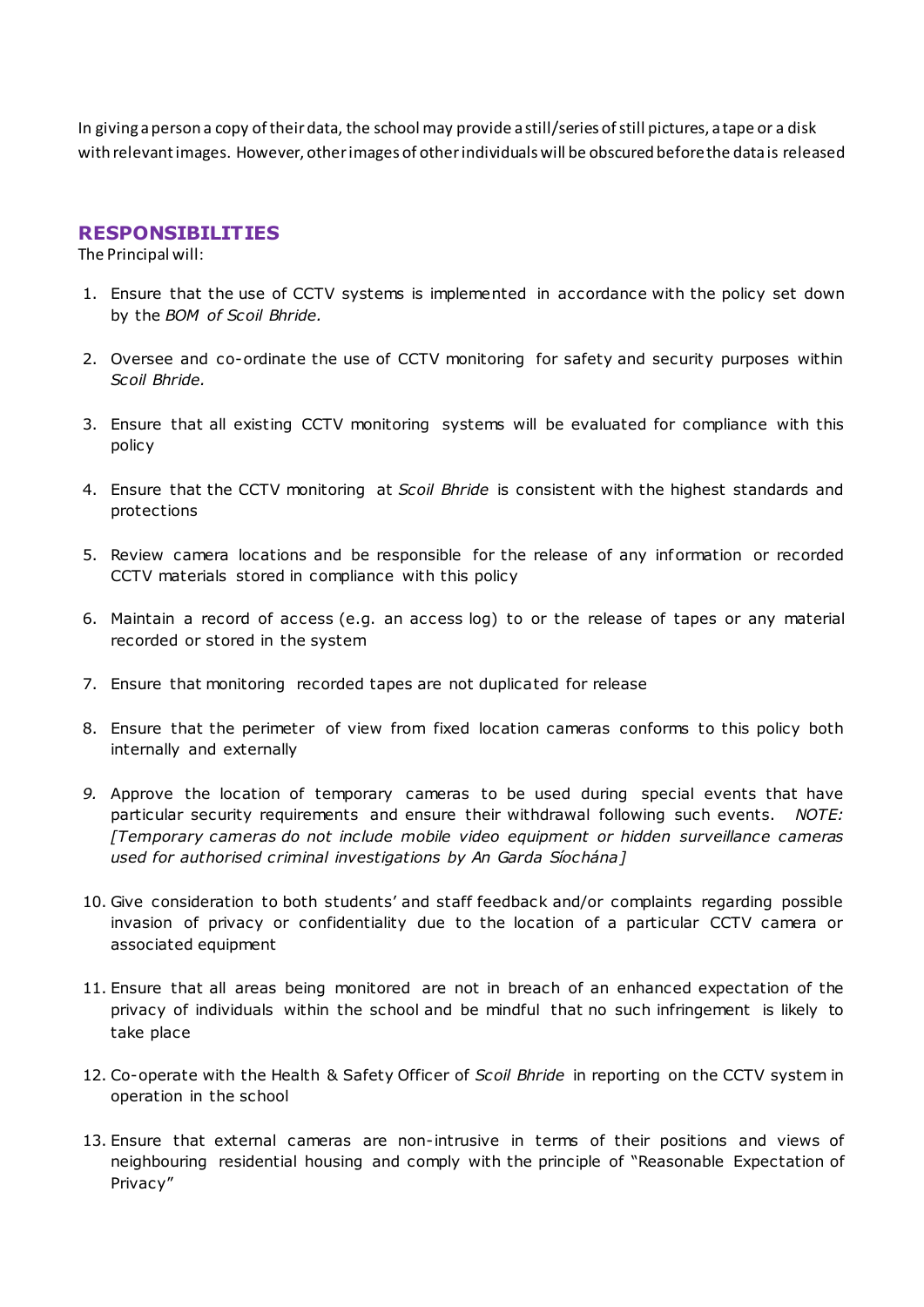- 14. Ensure that monitoring tapes/DVDs/digital recordings are stored in a secure place with access by authorised personnel only
- 15. Ensure that images recorded on tapes/DVDs/digital recordings are stored for a period not longer than 28 days and are then erased unless required as part of a criminal investigation or court proceedings (criminal or civil) or other bona fide use as approved by the BoM
- 16. Ensure that when a zoom facility on a camera is being used, there is a second person present with the operator of the camera to guarantee that there is no unwarranted invasion of privacy
- 17. Ensure that camera control is solely to monitor suspicious behaviour, criminal damage etc . and not to monitor individual characteristics
- 18. Ensure that camera control is not infringing an individual's reasonable expectation of privacy in public areas
- 19. Ensure that where An Garda Síochána request to set up mobile video equipment for criminal investigations, Data Protection Commissioner/legal advice has been obtained and such activities have the approval of the Chairperson of the Board

#### **SECURITY COMPANIES**

The school CCTV system is controlled by a security company contracted by the school BoM. The following applies:

The school has **a written contract with the security company in place** known as a *Third Party Service Agreement* which details the areas to be monitored, how long data is to be stored, what the security company may do with the data, what security standards should be in place and what verification procedures apply. The written contract also statesthat the security company will give the school all reasonable assistance to deal with any subject access request made under Data Protection legislation which may be received by the school within the statutory time-frame i.e. 1 month

Security companies that place and operate cameras on behalf of clients are considered to be 'Data Processors'. As data processors, they operate under the instruction of data controllers (their clients i.e. School BoM). Data Protection legislation places a number of obligations on data processors. These include having appropriate security measures in place to prevent unauthorised access to, or unauthorised alteration, disclosure or destruction of, the data, in particular where the processing involves the transmission of data over a network and against all unlawful forms of processing. This obligation can be met by having appropriate access controls to image storage or having robust encryption where remote access to live recording is permitted. Staff of the security company have been made aware of their obligations relating to the security of data. See *Third Party Service Agreement* for further guidance.

#### **IMPLEMENTATION & REVIEW**

This policy will be reviewed and evaluated from time to time. On-going review and evaluation will take cognisance of changing information or guidelines (e.g. from the Data Protection Commissioner, An Garda